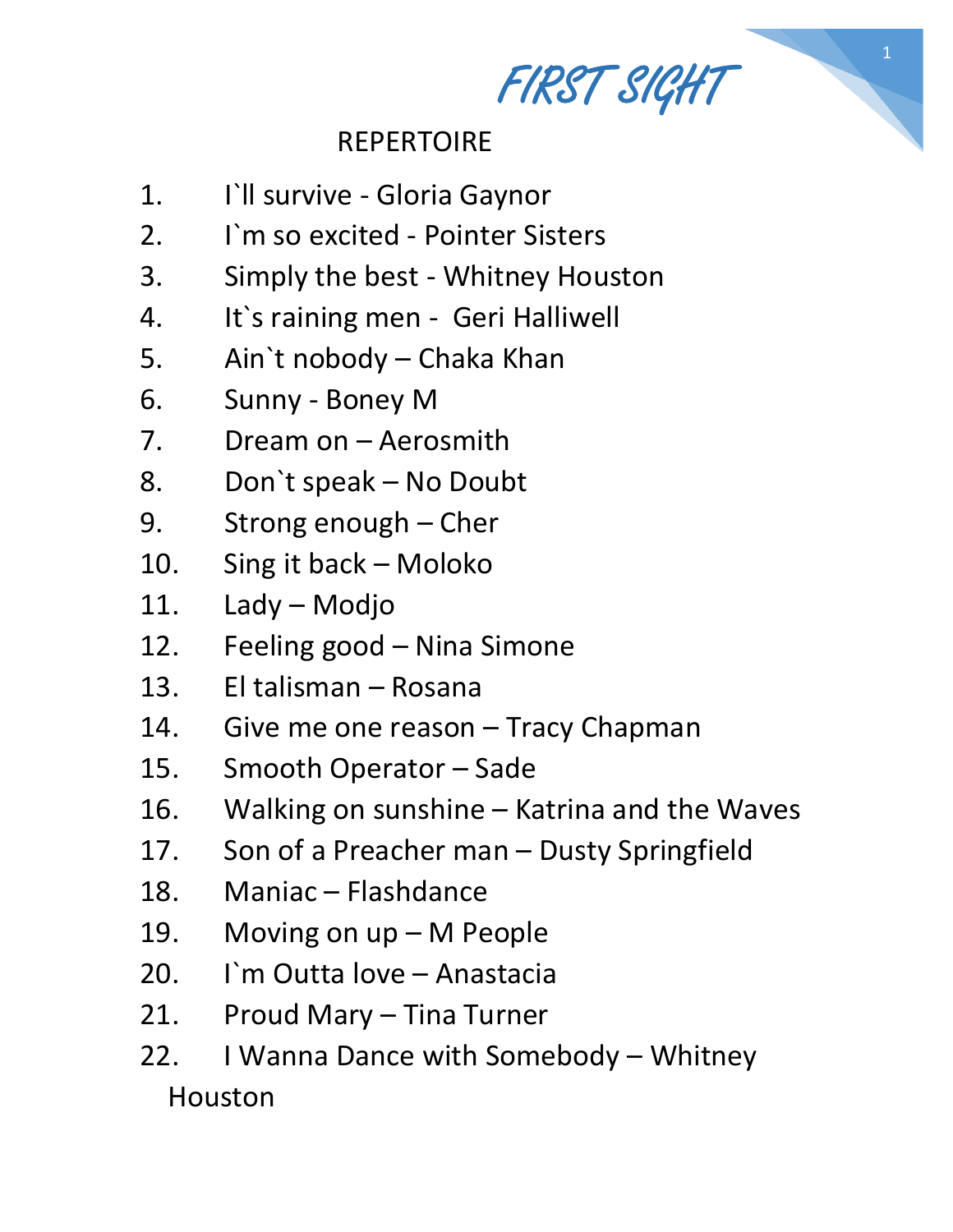FIRST SIGHT

- 23. The show must go on  $-$  Queen
- 24. Imagine John Lennon
- 25. Walking away Craig David
- 26. Callin U- Outlandish
- 27. Hold back the river James Bay
- 28. Crazy Gnarls Barkley
- 29. Fallin`- Alicia Keys
- 30. If I Ain`t got you Alicia Keys
- 31. Woman` worth Alicia Keys
- 32. Give it to me right Melanie Fiona
- 33. Hit the road Jack Ray Charles
- 34. It`s my life- Bon Jovi
- 35. Shape of my heart- Sting
- 36. Back to black- Amy Winehouse
- 37. You know I`m no good Amy Winehouse
- 38. Valerie Amy Winehouse
- 39. Rehab Amy Winehouse
- 40. Killing me softly The Fugees
- 41. Let me entertain you Robbie Williams
- 42. Jolene Dolly Parton
- 43. One way or another- Blondie
- 44. I`ll be there for you The Rembrandts
- 45. Mercy Duffy
- 46. Wicked Games Para For Cuva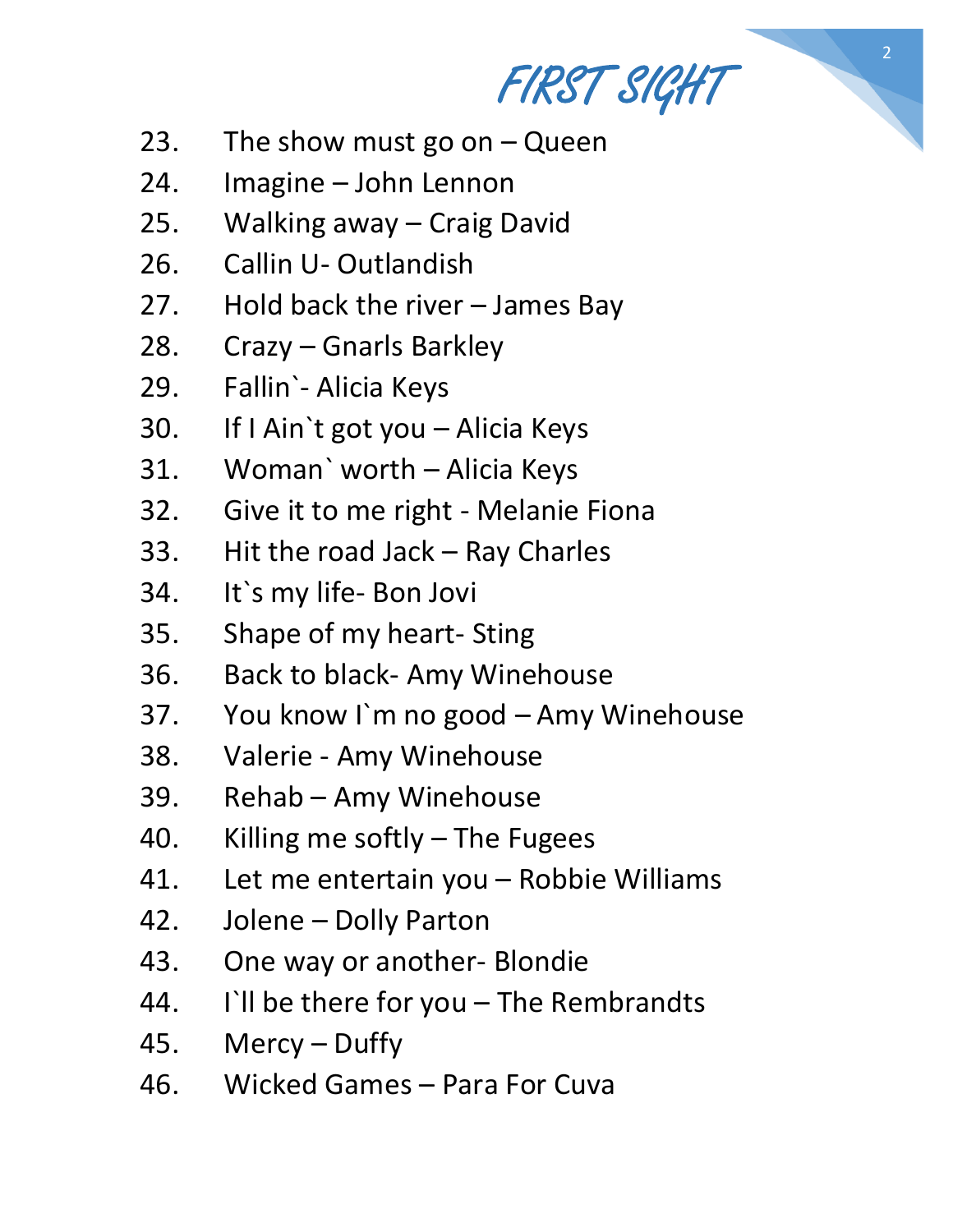FIRST SIGHT

3

- 47. Mad world- Riverdale Cast
- 48. Deeper- Ella Eyre
- 49. We don`t have to take our clothes off- Ella Eyre
- 50. She` s on my mind JP Cooper
- 51. Moves like Jagger- Adam Levine, Christina Aguilera
- 52. This love Maroon 5
- 53. Take me to church Hozier
- 54. We don`t talk anymore Charlie Puth
- 55. Happy Pharrel Williams
- 56. Stay with me Sam Smith
- 57. I`m not the only one Sam Smith
- 58. Love on the brain Rihanna
- 59. Crazy in love- Beyonce
- 60. Halo- Beyonce
- 61. Runnin Beyonce
- 62. Cheap thrills Sia
- 63. No roots- Alice Merton
- 64. Magnet Toddla T
- 65. Havana Camila Cabello
- 66. I see fire Ed Sheeran
- 67. Impossible James Arthur
- 68. You`re nobody `Til Nobody loves you- James Arthur